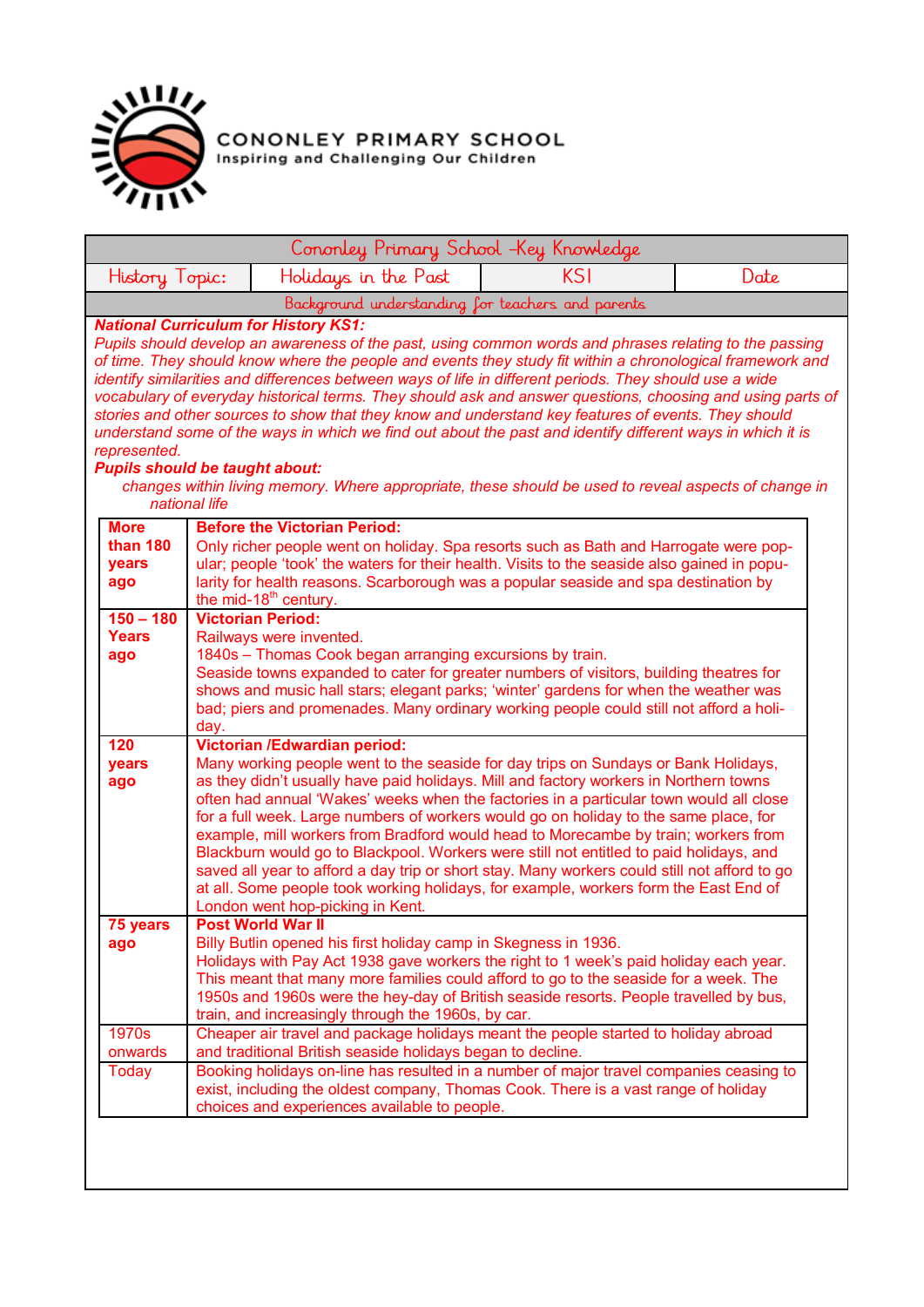## **Curriculum Intent: Lines of Enquiry**

| <b>Key Line of Enquiry 1</b>                                                                                                                                                                                                                                                                                                                                                            | <b>Key Line of Enquiry 2</b>                                                                                                                                                                                                                                                       | <b>Key Line of Enquiry 3</b>                                                                                                                                                                                                                                                                                                                                         |  |
|-----------------------------------------------------------------------------------------------------------------------------------------------------------------------------------------------------------------------------------------------------------------------------------------------------------------------------------------------------------------------------------------|------------------------------------------------------------------------------------------------------------------------------------------------------------------------------------------------------------------------------------------------------------------------------------|----------------------------------------------------------------------------------------------------------------------------------------------------------------------------------------------------------------------------------------------------------------------------------------------------------------------------------------------------------------------|--|
| Why do we enjoy going on<br>holiday and where do we go to?<br><b>Pupils will learn:</b><br>The different reasons why<br>children in their class /<br>family / friends enjoy<br>going on holiday.<br>The different places in the<br>$\bullet$<br>UK and abroad where<br>children have been on<br>holiday.<br>The different methods of<br>transport used to travel to<br>the destination. | What was going to the seaside<br>like in 1900 (120 years ago)?<br><b>Pupils will learn:</b><br>To identify similarities and<br>differences between<br>holidays today and in the<br>past<br>About the different things<br>$\bullet$<br>which people did on<br>holiday 120 years ago | How did we know what holidays<br>were like 120 years ago<br>(transport, entertainment,<br>destination)?<br><b>Pupils will learn:</b><br>How to use primary sources<br>$\bullet$<br>(photographs, old cine film,<br>words from contemporary<br>songs - 'I do like to be<br>beside the seaside') to<br>make inferences and<br>deductions about holidays<br>in the past |  |
| <b>Key Vocabulary</b>                                                                                                                                                                                                                                                                                                                                                                   | <b>Key Vocabulary</b>                                                                                                                                                                                                                                                              | <b>Key Vocabulary</b>                                                                                                                                                                                                                                                                                                                                                |  |
| Seaside, sun hat, flip flops<br>Swimming, bucket and spade,<br>sunglasses<br>Sand castles, luggage, souvenirs,<br>sandals<br>Rock-pools, swimming costume,<br>trunks<br>Swimming pool<br>Inflatables<br>Donkeys<br><b>Centre Parks</b><br><b>Water Park</b><br><b>Theme Park</b><br>Skiing<br>Disney Land<br>Caravan<br>Camping                                                         | Past<br>A long time ago<br>Century<br>Decade<br>Pier<br>Punch and Judy Show<br><b>Bathing Machine</b><br>Donkeys<br>Rock<br>Ice cream<br>Amusement arcade                                                                                                                          | Steam train<br>Steam boat<br>Rowing boats<br>Promenade<br>Black and White photographs<br><b>Winter Gardens</b><br>Helter-skelter<br>Parks                                                                                                                                                                                                                            |  |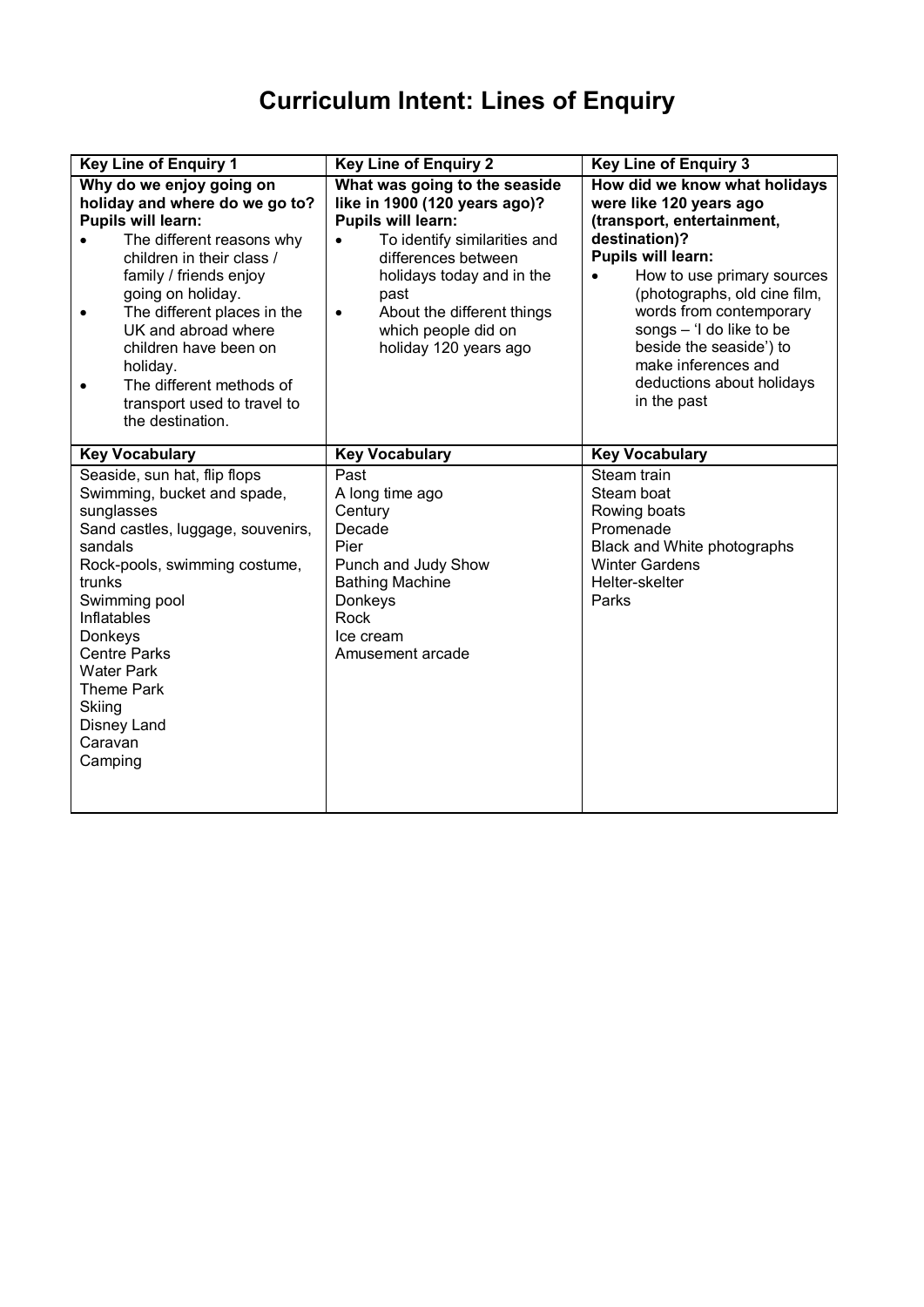## **Curriculum Intent: Lines of Enquiry**

| <b>Key Line of Enquiry 4</b>                                                                                                                                                         | <b>Key Line of Enquiry 5</b>                                                                                                                                                                                                                                                                                                                                                                                                                                    | <b>Key Line of Enquiry 6</b>                                                                                                                              |
|--------------------------------------------------------------------------------------------------------------------------------------------------------------------------------------|-----------------------------------------------------------------------------------------------------------------------------------------------------------------------------------------------------------------------------------------------------------------------------------------------------------------------------------------------------------------------------------------------------------------------------------------------------------------|-----------------------------------------------------------------------------------------------------------------------------------------------------------|
| Do we go to the seaside for the                                                                                                                                                      | How have holidays changed                                                                                                                                                                                                                                                                                                                                                                                                                                       | Which holidays do children                                                                                                                                |
| same reasons people went 120                                                                                                                                                         | since 1900?                                                                                                                                                                                                                                                                                                                                                                                                                                                     | prefer? Holidays today or holidays                                                                                                                        |
| years ago in 1900?                                                                                                                                                                   | Pupils will:                                                                                                                                                                                                                                                                                                                                                                                                                                                    | in the past?                                                                                                                                              |
| <b>Pupils will learn:</b>                                                                                                                                                            | Apply knowledge gained so                                                                                                                                                                                                                                                                                                                                                                                                                                       | Pupils will:                                                                                                                                              |
| To identify, compare and<br>contrast the reasons why<br>people went on holiday in<br>1900 with 2020.<br>To identify what has<br>$\bullet$<br>changed and what has<br>stayed the same | far by sorting and ordering<br>pictures of holidays from<br>today, 50 years ago,<br>(extension:75 years ago)<br>120 years ago on a<br>timeline.<br>Extend by naming periods<br>$\bullet$<br>of time: Victorian,<br>Edwardian, before WWII,<br>after WWII.<br>Write questions to find out<br>$\bullet$<br>about holidays when their<br>grandparents / great<br>grandparents were little.<br>Include questions about<br>transport, destination,<br>entertainment. | Apply what they know<br>$\bullet$<br>about holidays now and in<br>the past to answer<br>questions<br>Discuss advantages and<br>$\bullet$<br>disadvantages |
| Key Vocabulary                                                                                                                                                                       | Key Vocabulary                                                                                                                                                                                                                                                                                                                                                                                                                                                  | Key Vocabulary                                                                                                                                            |
| Rest                                                                                                                                                                                 | Timeline                                                                                                                                                                                                                                                                                                                                                                                                                                                        | Queue                                                                                                                                                     |
| break                                                                                                                                                                                | Older, oldest,                                                                                                                                                                                                                                                                                                                                                                                                                                                  | Journey                                                                                                                                                   |
| relax                                                                                                                                                                                | Victorian period, Edwardian                                                                                                                                                                                                                                                                                                                                                                                                                                     | Traffic jam                                                                                                                                               |
| adventure                                                                                                                                                                            | period,                                                                                                                                                                                                                                                                                                                                                                                                                                                         | Pollution                                                                                                                                                 |
| excitement                                                                                                                                                                           | before WWII, after WWII                                                                                                                                                                                                                                                                                                                                                                                                                                         | Sunburn                                                                                                                                                   |
| family                                                                                                                                                                               |                                                                                                                                                                                                                                                                                                                                                                                                                                                                 |                                                                                                                                                           |
| friends                                                                                                                                                                              |                                                                                                                                                                                                                                                                                                                                                                                                                                                                 |                                                                                                                                                           |
| entertainment                                                                                                                                                                        |                                                                                                                                                                                                                                                                                                                                                                                                                                                                 |                                                                                                                                                           |
| fun                                                                                                                                                                                  |                                                                                                                                                                                                                                                                                                                                                                                                                                                                 |                                                                                                                                                           |
| sight seeing                                                                                                                                                                         |                                                                                                                                                                                                                                                                                                                                                                                                                                                                 |                                                                                                                                                           |
| health                                                                                                                                                                               |                                                                                                                                                                                                                                                                                                                                                                                                                                                                 |                                                                                                                                                           |
| day trip                                                                                                                                                                             |                                                                                                                                                                                                                                                                                                                                                                                                                                                                 |                                                                                                                                                           |
| caravan                                                                                                                                                                              |                                                                                                                                                                                                                                                                                                                                                                                                                                                                 |                                                                                                                                                           |
| camping                                                                                                                                                                              |                                                                                                                                                                                                                                                                                                                                                                                                                                                                 |                                                                                                                                                           |
| <b>Centre Parks</b>                                                                                                                                                                  |                                                                                                                                                                                                                                                                                                                                                                                                                                                                 |                                                                                                                                                           |